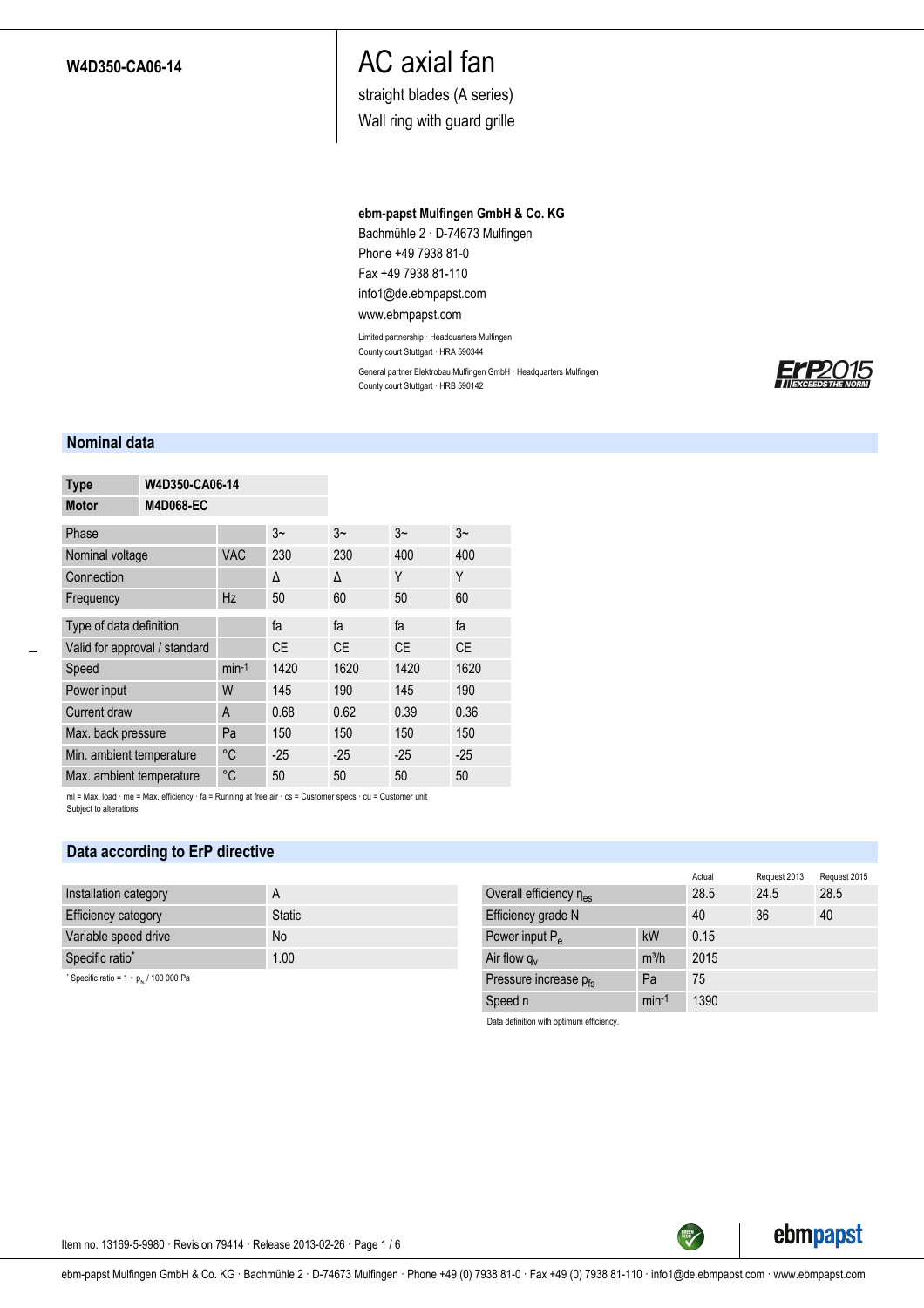## AC axial fan straight blades (A series) Wall ring with guard grille

**Technical features**

| <b>Mass</b>                    | 5.9 kg                                                             |
|--------------------------------|--------------------------------------------------------------------|
| <b>Size</b>                    | 350 mm                                                             |
| Surface of rotor               | Coated in black                                                    |
| <b>Material of blades</b>      | Sheet steel, coated in black                                       |
| Material of wall ring          | Sheet steel, pre-galvanised and coated in black plastic (RAL 9005) |
| Material of guard grille       | Steel, coated in black plastic (RAL9005)                           |
| Number of blades               | 5                                                                  |
| Direction of air flow          | "V"                                                                |
| <b>Direction of rotation</b>   | Counter-clockwise, seen on rotor                                   |
| Type of protection             | IP 44; Depending on installation and position as per EN 60034-1    |
| <b>Insulation class</b>        | "B"                                                                |
| <b>Humidity class</b>          | $F1-2$                                                             |
| Max. permissible ambient motor | $+80 °C$                                                           |
| temp. (transp./ storage)       |                                                                    |
| Min. permissible ambient motor | $-40 °C$                                                           |
| temp. (transp./storage)        |                                                                    |
| <b>Mounting position</b>       | Shaft horizontal or rotor on bottom; rotor on top on request       |
| Condensate discharge holes     | Rotor-side                                                         |
| <b>Operation mode</b>          | S <sub>1</sub>                                                     |
| <b>Motor bearing</b>           | <b>Ball bearing</b>                                                |
| Touch current acc. IEC 60990   | $< 0.75$ mA                                                        |
| (measuring network Fig. 4, TN  |                                                                    |
| system)                        |                                                                    |
| <b>Motor protection</b>        | Thermal overload protector (TOP) brought out                       |
| <b>Cable exit</b>              | Lateral                                                            |
| <b>Protection class</b>        | I (if protective earth is connected by customer)                   |
| Product conforming to standard | EN 60335-1; CE                                                     |
| Approval                       | UL 1004-1                                                          |



TECH

Item no. 13169-5-9980 · Revision 79414 · Release 2013-02-26 · Page 2 / 6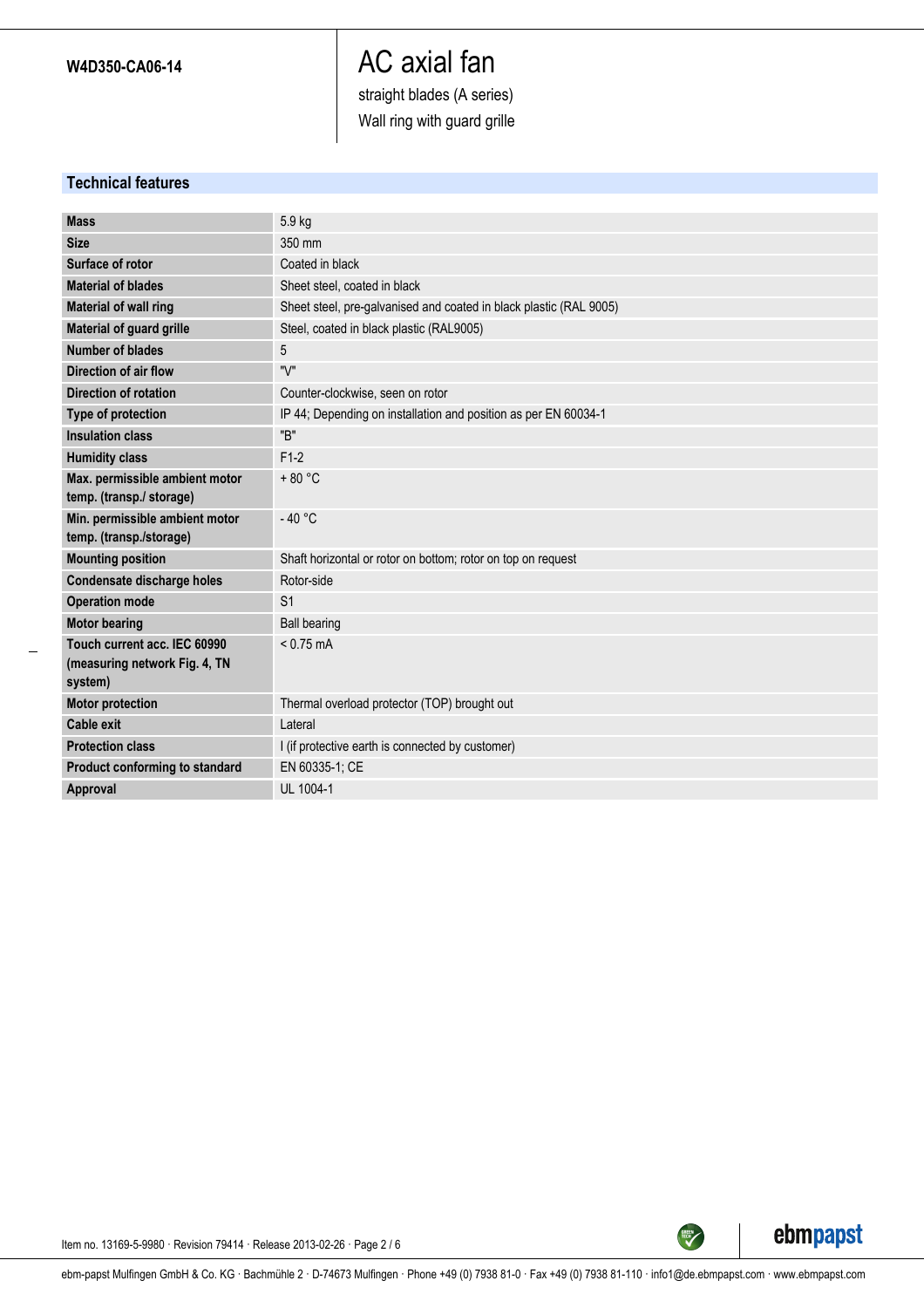straight blades (A series)

Wall ring with guard grille

## **Product drawing**





**GREEN** 

Item no. 13169-5-9980 · Revision 79414 · Release 2013-02-26 · Page 3 / 6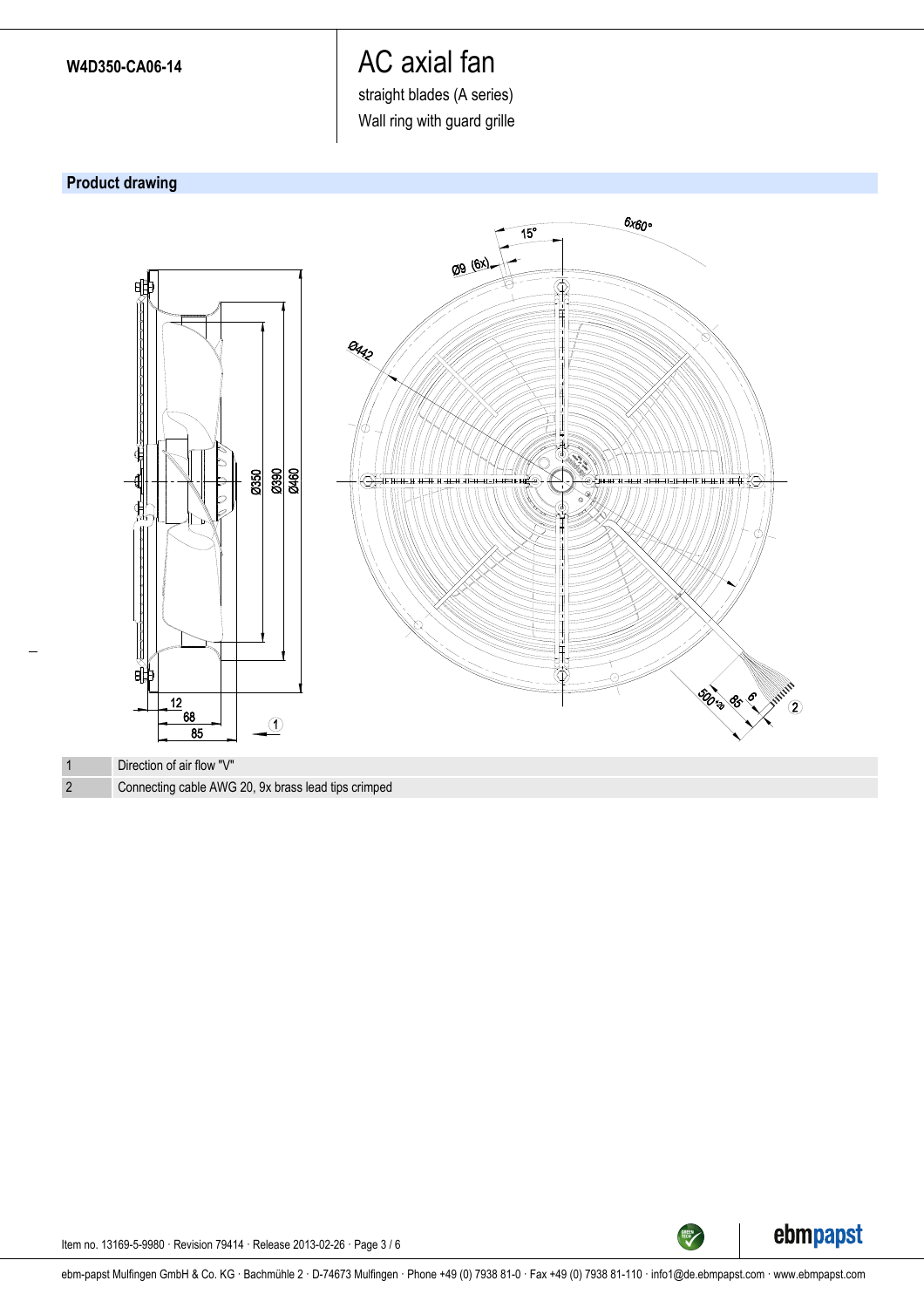straight blades (A series)

Wall ring with guard grille

## **Connection screen**



|                | Three-phase motor             |
|----------------|-------------------------------|
| Y              | Star connection               |
| Δ              | Delta connection              |
| L1             | $= U1 = black 1$              |
| L2             | $= V1 = black 2$              |
| L <sub>3</sub> | $= W1 = black 3$              |
| V <sub>2</sub> | $=$ black4                    |
| U2             | $=$ black $5$                 |
| W <sub>2</sub> | $=$ black $6$                 |
| <b>TOP</b>     | (Temperature monitor) 2x grey |
| <b>PE</b>      | green / yellow                |

ebmpapst

TECH

Item no. 13169-5-9980 · Revision 79414 · Release 2013-02-26 · Page 4 / 6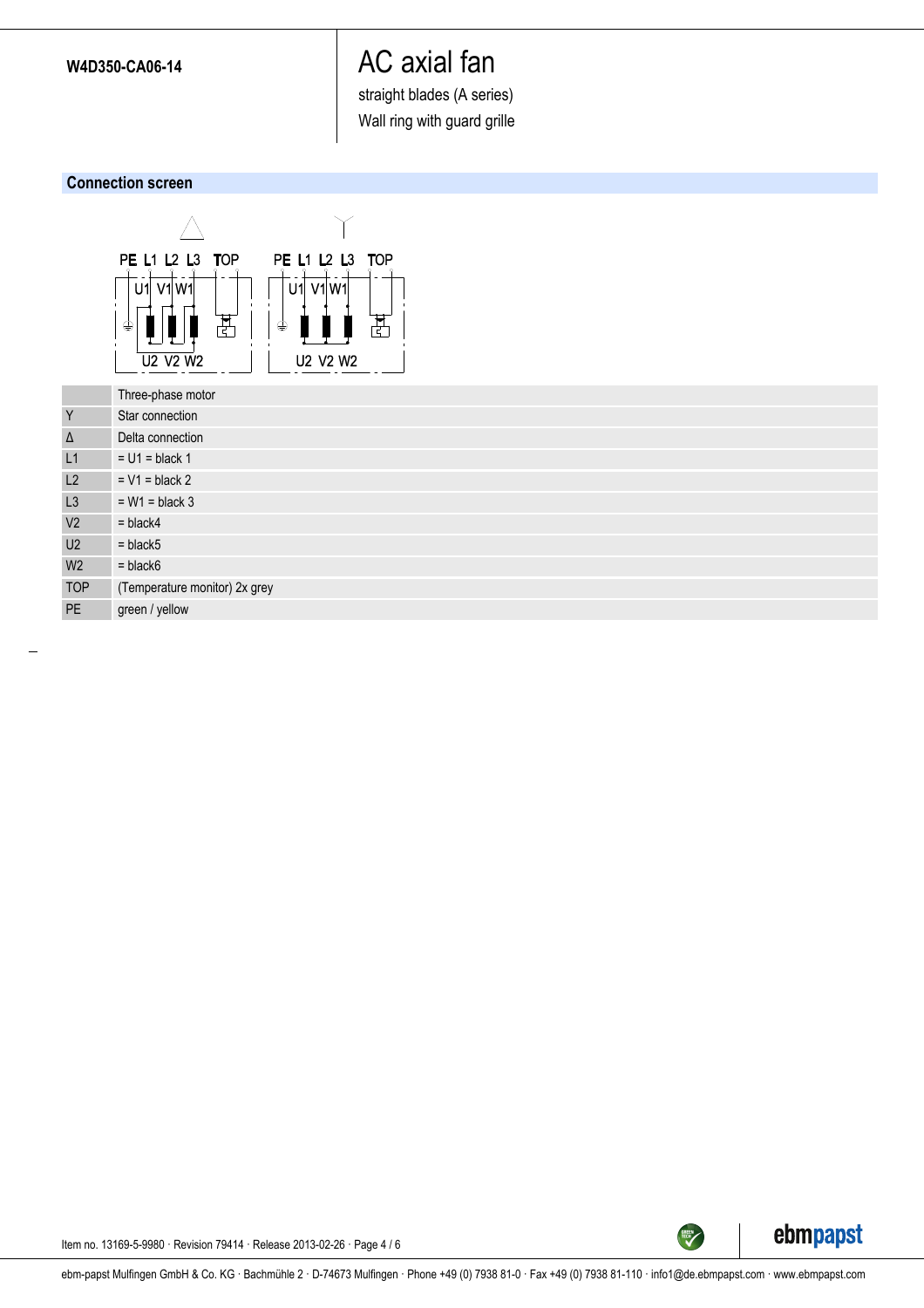straight blades (A series)

Wall ring with guard grille

## **Charts: Air flow 50 Hz**



#### Measurement: LU-64797

Air performance measured as per ISO 5801<br>Installation category A. For detailed inclonediation and information on the measuring set-up, please<br>contact ebrn-papst. Suction-side noise<br>levels: LwA measured as per ISO 13347 /<br>L

### Measured values

|                | U   |    | n       | $P_e$ |                | qv      | $p_{fs}$ |
|----------------|-----|----|---------|-------|----------------|---------|----------|
|                | V   | Hz | $min-1$ | W     | $\overline{A}$ | $m^3/h$ | Pa       |
|                | 400 | 50 | 1420    | 128   | 0.39           | 2870    | 0        |
| $\overline{2}$ | 400 | 50 | 1405    | 141   | 0.40           | 2535    | 40       |
| 3              | 400 | 50 | 1395    | 150   | 0.41           | 2170    | 70       |
| 4              | 400 | 50 | 1385    | 158   | 0.41           | 1500    | 100      |

U = Supply voltage  $\cdot f$  = Frequency  $\cdot$  n = Speed  $\cdot P_e$  = Power input  $\cdot$  I = Current draw  $\cdot$  qv = Air flow  $\cdot$   $p_{fs}$  = Pressure increase



Item no. 13169-5-9980 · Revision 79414 · Release 2013-02-26 · Page 5 / 6